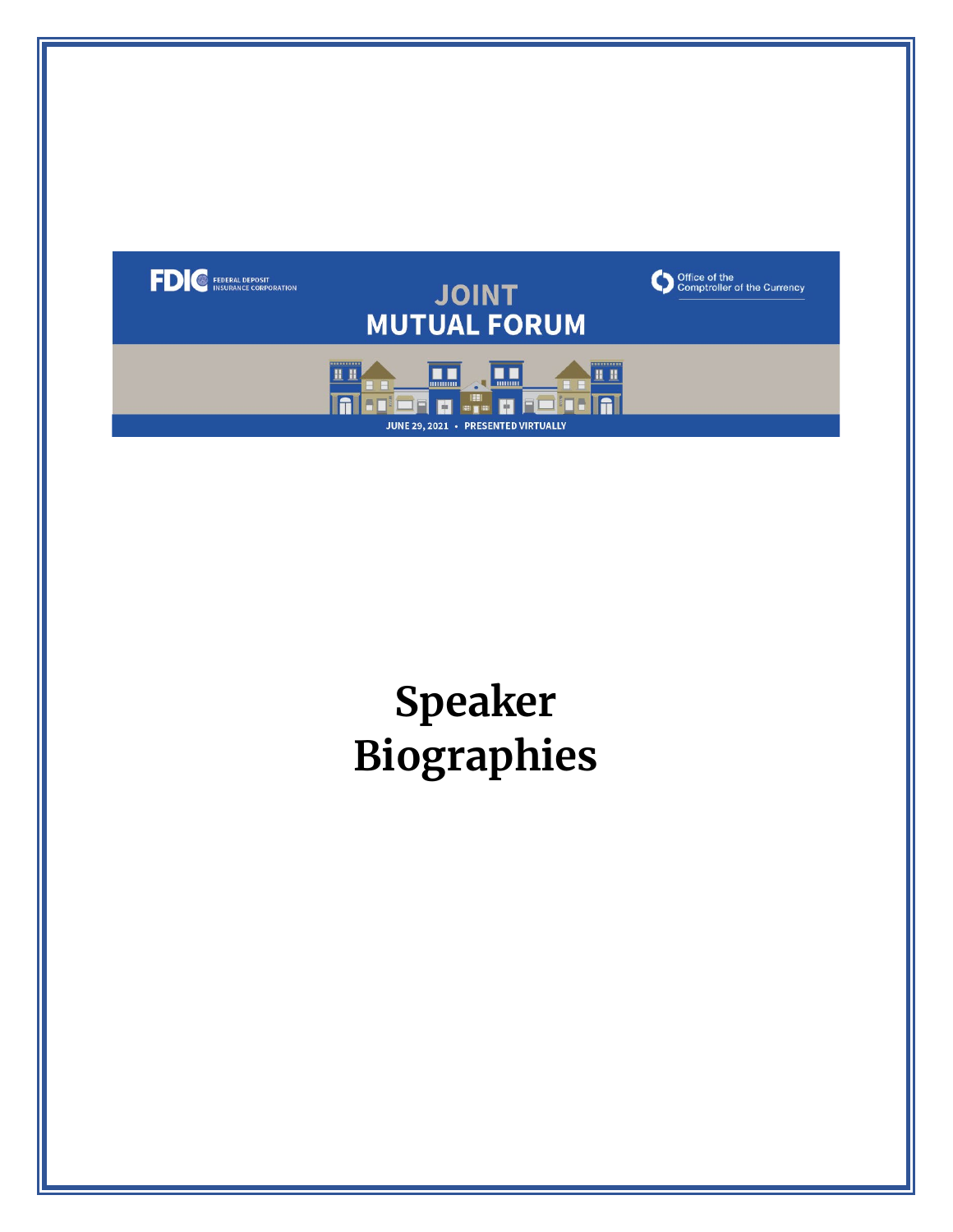# *Featured Speakers:*

# **Jelena McWilliams**

Chairman *Federal Deposit Insurance Corporation* 

 serves a six-year term on the FDIC Board of Directors, and is designated as Chairman for a term of five years. Jelena McWilliams was sworn in as the 21st Chairman of the FDIC on June 5, 2018. She

 Ms. McWilliams was Executive Vice President, Chief Legal Officer, and Corporate Secretary for Fifth Third Bank in Cincinnati, Ohio. At Fifth Third Bank she served as a Management Compliance, Enterprise Risk, Risk and Compliance, Operational Risk, member of the executive management team and numerous bank committees including: Enterprise Marketing, and Regulatory Change.

Prior to joining Fifth Third Bank, Ms. McWilliams worked in the U.S. Senate for six years, most recently as Chief Counsel and Deputy Staff Director with the Senate Committee on Banking, Housing and Urban Affairs, and previously as Assistant Chief Counsel with the Senate Small Business and Entrepreneurship Committee.

 analyzed comment letters on regulatory proposals, and responded to consumer From 2007 to 2010, Ms. McWilliams served as an attorney at the Federal Reserve Board of Governors, where she drafted consumer protection regulations, reviewed and complaints.

 Before entering public service, she practiced corporate and securities law at Morrison & Foerster LLP in Palo Alto, California, and Hogan & Hartson LLP (now Hogan Lovells under the Securities Act of 1933 and the Securities Exchange Act of 1934. She also represented publicly- and privately-held companies in mergers and acquisitions, securities offerings, strategic business ventures, venture capital investments, and LLP) in Washington, D.C. In legal practice, Ms. McWilliams advised management and boards of directors on corporate governance, compliance, and reporting requirements general corporate matters.

 Berkeley with a B.S. in political science, and earned her law degree from U.C. Berkeley Ms. McWilliams graduated with highest honors from the University of California at School of Law.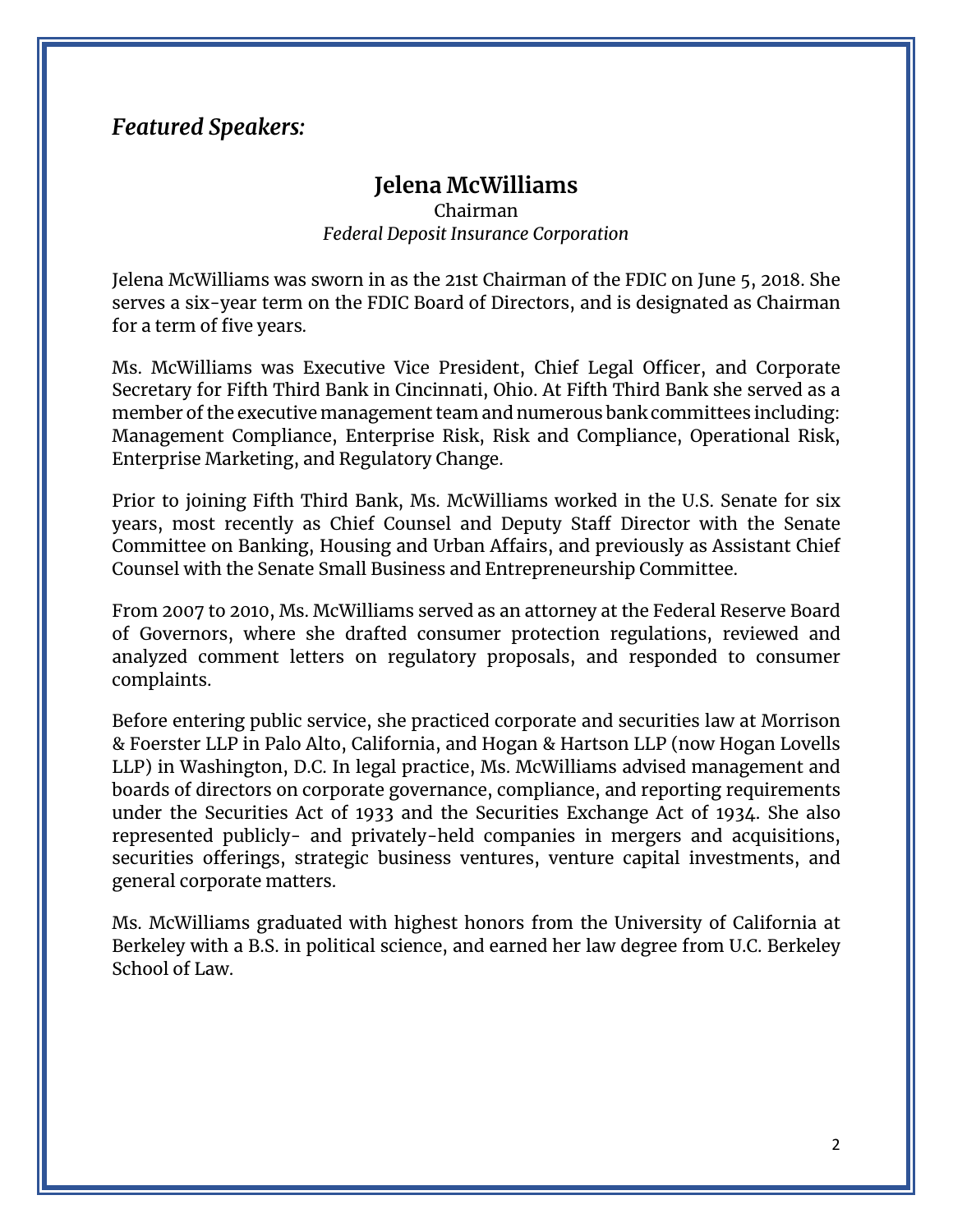# **Michael J. Hsu**

#### Acting Comptroller of the Currency *Office of the Comptroller of the Currency*

 designation as First Deputy Comptroller by Secretary of the Treasury Janet Yellen Mr. Hsu became Acting Comptroller of the Currency on May 10, 2021, upon his pursuant to her authority under 12 USC 4.

 banking system and chief executive officer of the Office of the Comptroller of the Currency (OCC). The OCC ensures that the federal banking system operates in a safe and complies with applicable laws and regulations. It supervises nearly 1,200 national As Acting Comptroller of the Currency, Mr. Hsu is the administrator of the federal sound manner, provides fair access to financial services, treats customers fairly, and banks, federal savings associations, and federal branches and agencies of foreign banks that serve consumers, businesses, and communities across the United States and conducts approximately 70 percent of banking activity in the country. These banks range from community banks serving local neighborhood needs to the nation's largest most internationally active banks.

 and a member of the Financial Stability Oversight Council and the Federal Financial The Comptroller also serves as a Director of the Federal Deposit Insurance Corporation Institutions Examination Council.

 Supervision and Regulation at the Federal Reserve Board of Governors. In that role, he banking companies operating in the United States. He co-chaired the Federal Reserve's Systemic Risk Integration Forum, served as a member of the Basel Committee Risk and Prior to joining the OCC, Mr. Hsu served as an Associate Director in the Division of chaired the Large Institution Supervision Coordinating Committee Operating Committee, which has responsibility for supervising the global systemically important Vulnerabilities Group, and co-sponsored forums promoting interagency coordination with foreign and domestic financial regulatory agencies.

 His career has included serving as a Financial Sector Expert at the International establish the Troubled Assets Relief Program, and Financial Economist at the Securities Monetary Fund, Financial Economist at the U.S. Department of the Treasury helping to and Exchange Commission overseeing the largest securities firms.

 Division. He holds of a bachelor of arts from Brown University, a master of science in Mr. Hsu began his career in 2002 as a staff attorney in the Federal Reserve Board's Legal finance from George Washington University, and juris doctor degree from New York University School of Law.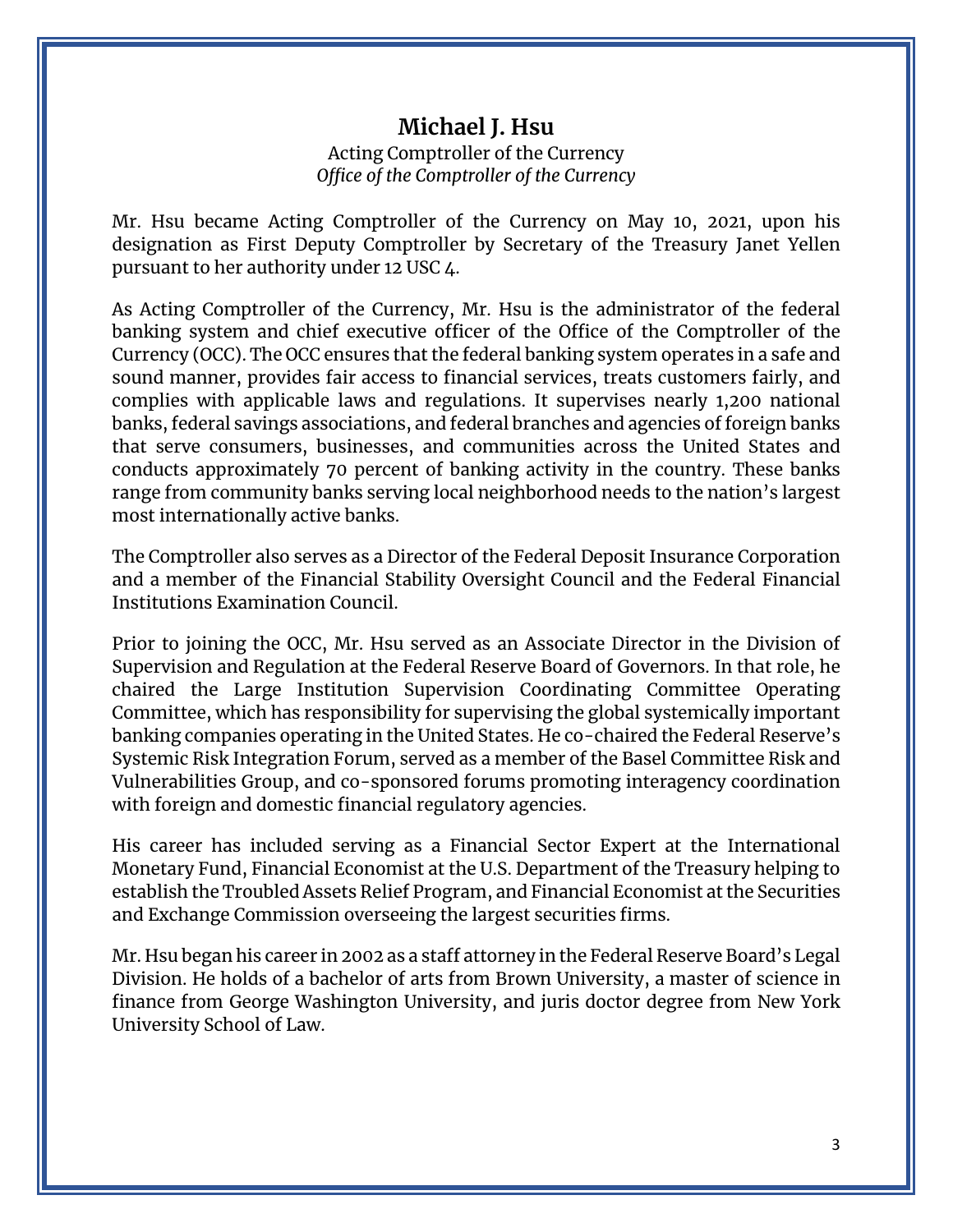#### *Bankers:*

# **Ana M. Babiasz**

President and Chief Executive Officer *Fidelity Savings and Loan*  Delaware, Ohio

 Loan Association, a \$116 million federal stock savings association owned by a mutual officer since January 2014. She joined the institution as Senior Vice President of lending and compliance in 2006. In addition to Fidelity Federal, she has worked in the financial on the Ohio Banker's League board of directors, as a board trustee of the Delaware County Historical Society and is treasurer of the Delaware Area Chamber of Commerce. County Historical Society and is treasurer of the Delaware Area Chamber of Commerce.<br>Ms. Babiasz also is an active member of the Rotary Club of Delaware, Ohio. Ms. Babiasz Ms. Babiasz is President and Chief Executive Officer of Fidelity Federal Savings and holding company in Delaware, Ohio. Ms. Babiasz has been president and chief executive services industry since 1993 at two other financial institutions in Philadelphia, Pennsylvania. Besides serving on the board of directors for Fidelity Federal, she serves holds a bachelor's degree from St. Joseph's University, Philadelphia, Pennsylvania.

#### **John Coyne III**

 Chairman, President and Chief Executive Officer *Big Horn Federal Savings Bank*  Greybull, Wyoming

 Mr. Coyne joined Big Horn Federal in June 2008 as its Chief Lending Officer and became technology initiatives. Mr. Coyne became Chairman of the Board in 2011. Mr. Coyne began his banking career in 1998 as a credit analyst for a \$2 billion bank operating in several states in the western region. Through those ten years of his career, he moved president of one of the bank's 38 locations. Since taking his position at Big Horn Federal, the institution has grown over \$155 million in assets or roughly doubling its size. Mr. Coyne continues to be active in his community serving as a volunteer firefighter, trustee for a rehabilitation center and as a retired high school basketball referee with 18 years of service. He is a former president and board member of Mr. Coyne is the Chairman, President and Chief Executive Officer of Big Horn Federal Savings Bank, a \$300 million federal mutual savings association in Greybull, Wyoming. the President and Chief Executive officer in 2010. During that same year, Big Horn Federal was named a top 10 small community bank by Independent Banker for its through the institution serving in several different positions before being named Wyoming Bankers Association. Mr. Coyne earned a bachelor's degree from the University of Wyoming and the Graduate School of Banking in Boulder, Colorado.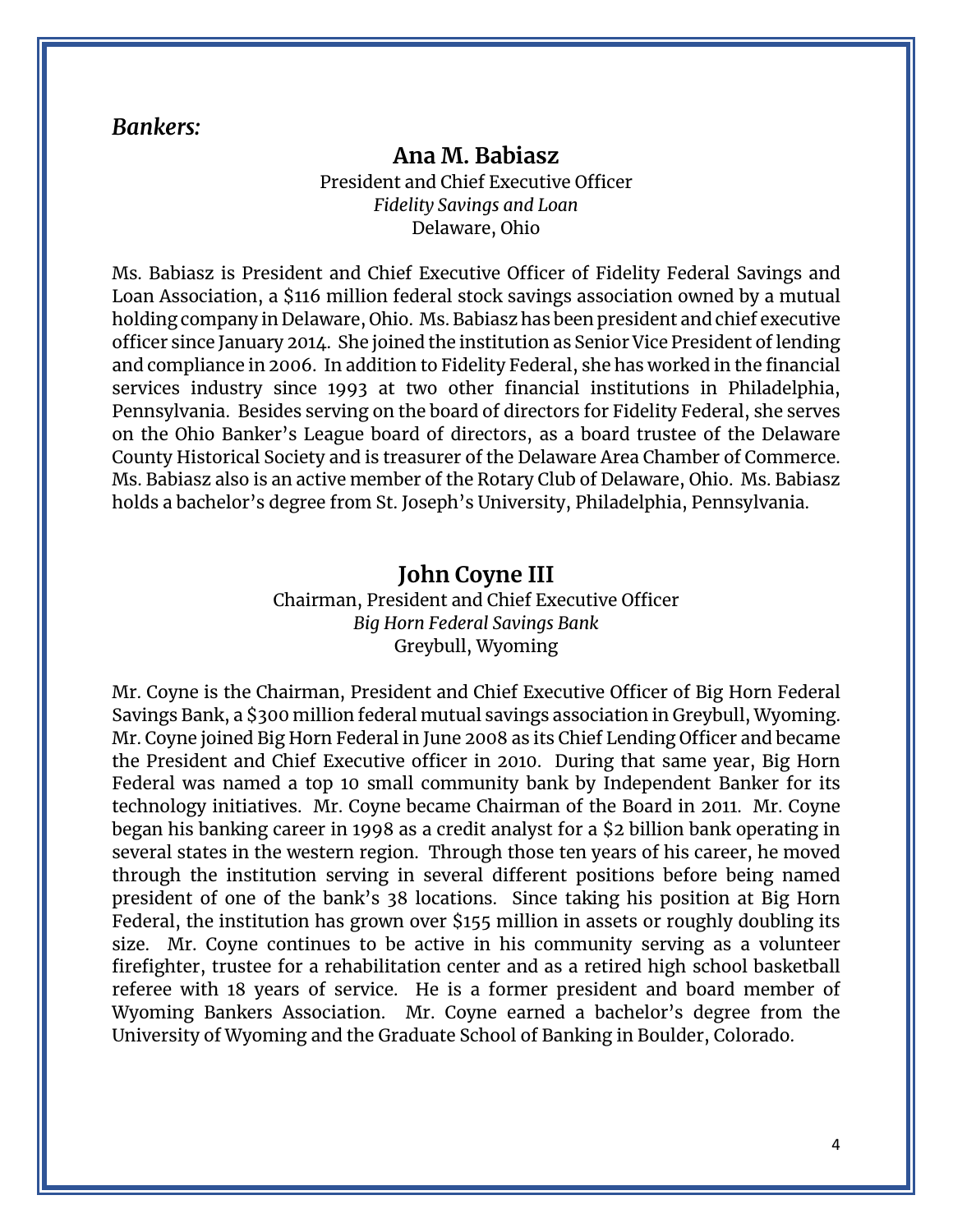# **Brian North**

President and Chief Executive Officer *Fifth District Savings Bank*  New Orleans, Louisiana

 Mr. North is President and Chief Executive Officer of Fifth District Savings Bank, a \$449 million federal mutual savings association in New Orleans, Louisiana. Mr. North joined Fifth District in 1988 and held several positions in the bank before becoming president of the Louisiana Bankers Association. Other community service includes past and healthcare. Mr. North earned a bachelor's degree from Louisiana State University and a master's degree of business administration from the University of New Orleans. and chief executive officer in 2016. He has served as a member of the board of directors present service on numerous non-profit boards with an emphasis on education and

#### **Annette Russell**

President and Chief Executive Officer *Security Federal Savings Bank*  Logansport, Indiana

 a \$320 million federal mutual savings association in Logansport, Indiana. She joined the bank in 1991. A certified public accountant, Mrs. Russell serves on the American Bankers Association Community Bankers Council. She also serves as chair of the board of trustees for Ivy Tech Community College – Kokomo Service Area and the Indiana Board for Depositories. She will serve as a panelist for the Great Lakes Women's Business Council WE SUCCEED Financial Series. The Women's Business Council is a minority-owned businesses. Past involvement includes service on the board of trustees of Logansport Memorial Hospital; as campaign chair for United Way; as chair of the Logansport/ Cass County Economic Development Corp.; on the Reading Railroad advisory board; and on the boards of directors of the Cass County Chamber of chair of the Indiana Bankers Association. Mrs. Russell was granted the Indiana Chamber of Commerce Business Woman of the Year for 2007-08 and completed the honored twice by NorthWestern Financial Review magazine – as a Rising Star in Banking in 2010 and as an Outstanding Woman in Banking in 2014. Mrs. Russell is a graduate of Indiana University-Kokomo, the Graduate School of Bank Investments and Mrs. Russell is President and Chief Executive Officer of Security Federal Savings Bank, nonprofit organization focused on the development and growth of women and Commerce and Special Olympics of Cass County. She recently served as the first female University Kokomo Alumni Association's Distinguished Alumni Award in 2006, was inducted into the Indiana University Kokomo Alumni Hall of Fame in 2013, was named Indiana Bankers Association Leadership Development Program in 2013. She has been Financial Management and of the Stonier Graduate School of Banking.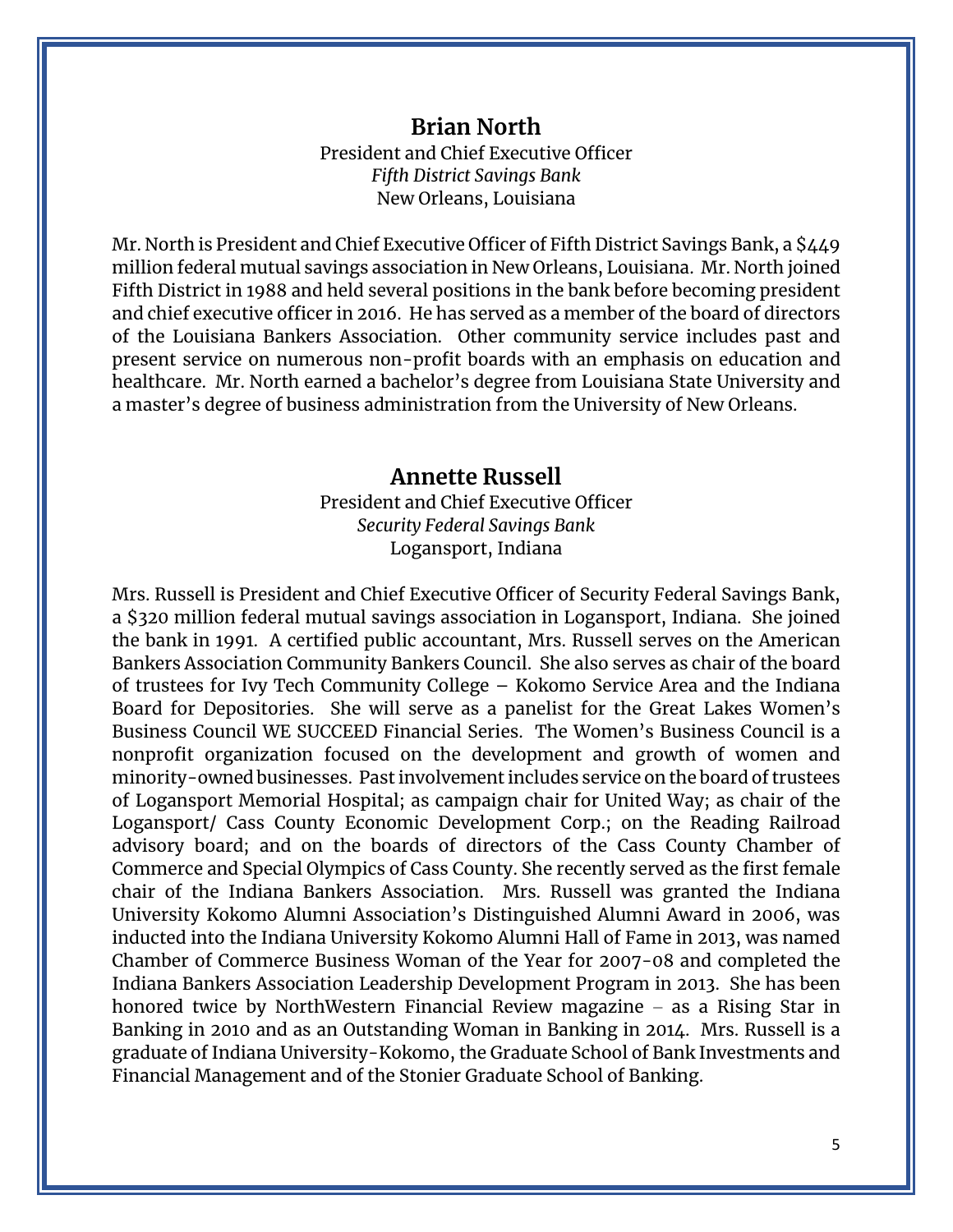#### *Forward Bank*  **William Sennholz**  Chief Executive Officer and Director Marshfield, Wisconsin

 William Sennholz is the Chief Executive Officer and Director of Forward Bank, a \$787 million bank. In addition to his duties as a member of the Marshfield Medical Center Community Advisory Board (CAB), Mr. Sennholz is also the Chairman of the Marshfield Economic Development Board. He is also a Board member and serves as an Executive member of the Marshfield Clinic Health System YMCA.

Mr. Sennholz has a BBA and MBA from the University of Wisconsin Oshkosh.

 Prior to working for Forward Bank, Mr. Sennholz was President, Chief Executive Officer and Chairman of the Board of Clarke County State Bank, Osceola, Iowa, Vice President Senor Lending Officer Peoples State Bank, Wausau, Wisconsin and Vice President Commercial Lending, M&I Bank.

Prior community involvement included being Chairman of Federal Home Loan Bank of Chicago, Council member of the Federal Home Loan Banks, Council member of Hope Lodge, and Board member of St Joseph's Hospital.

#### **Lesa A. Vanotti**  President and Chief Executive Officer *Torrington Savings Bank*  Torrington, Connecticut

 Lesa A. Vanotti is the 14th President and Chief Executive Officer of Torrington Savings Bank. In November of 2019, she was appointed President and Chief Operating Officer as part of a 9-month transition succession plan toward the CEO role which she took helm on October 2020.

 Vanotti, prior to November 2019 held the role of Senior Vice President, Treasurer and Chief Financial Officer. She joined Torrington Savings Bank as an Accounting Assistant and Vice President and Controller. She is a graduate of Torrington High School and Post College and holds a Master of Business Administration degree from the University of in 1996. During her tenure she's held titles of Accounting Officer, Assistant Treasurer, Connecticut.

 Vanotti is a Torrington native who is active in the community. She currently serves as a Treasurer of the Torrington Library, is the Chair of the Board of Directors at Community Health & Wellness Center of Greater Torrington, serves as a Board member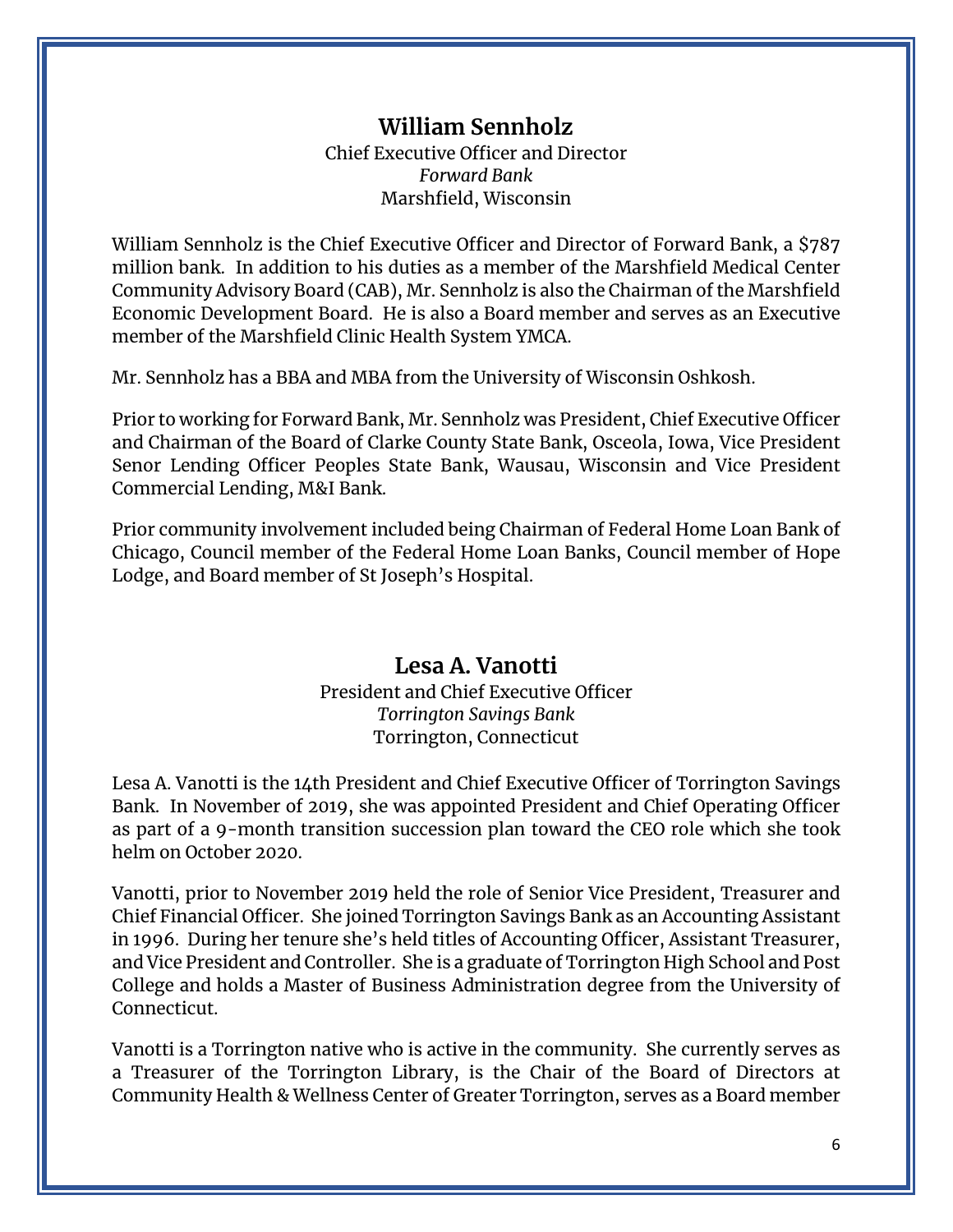the Warner Theatre, and is a Corporator of the Torrington Historical Society and Maria of the Connecticut Community Bankers Association, serves on the Board of Directors at Seymour Brooker Memorial. She has served as a member of the St. Peter's School Board & Finance Committee, Assistant Treasurer of the United Way Board of Directors and, Secretary & Treasurer of the Women & Girls Fund of Northwest Community Foundation.

 Lesa is a member of the Institute of Management Accountants and the Financial Manager's Society and is an instructor for the Connecticut Bankers Association School of Finance & Management.

 She currently resides in Torrington with her husband, Tom. They have two grown children, Justin and Morgan.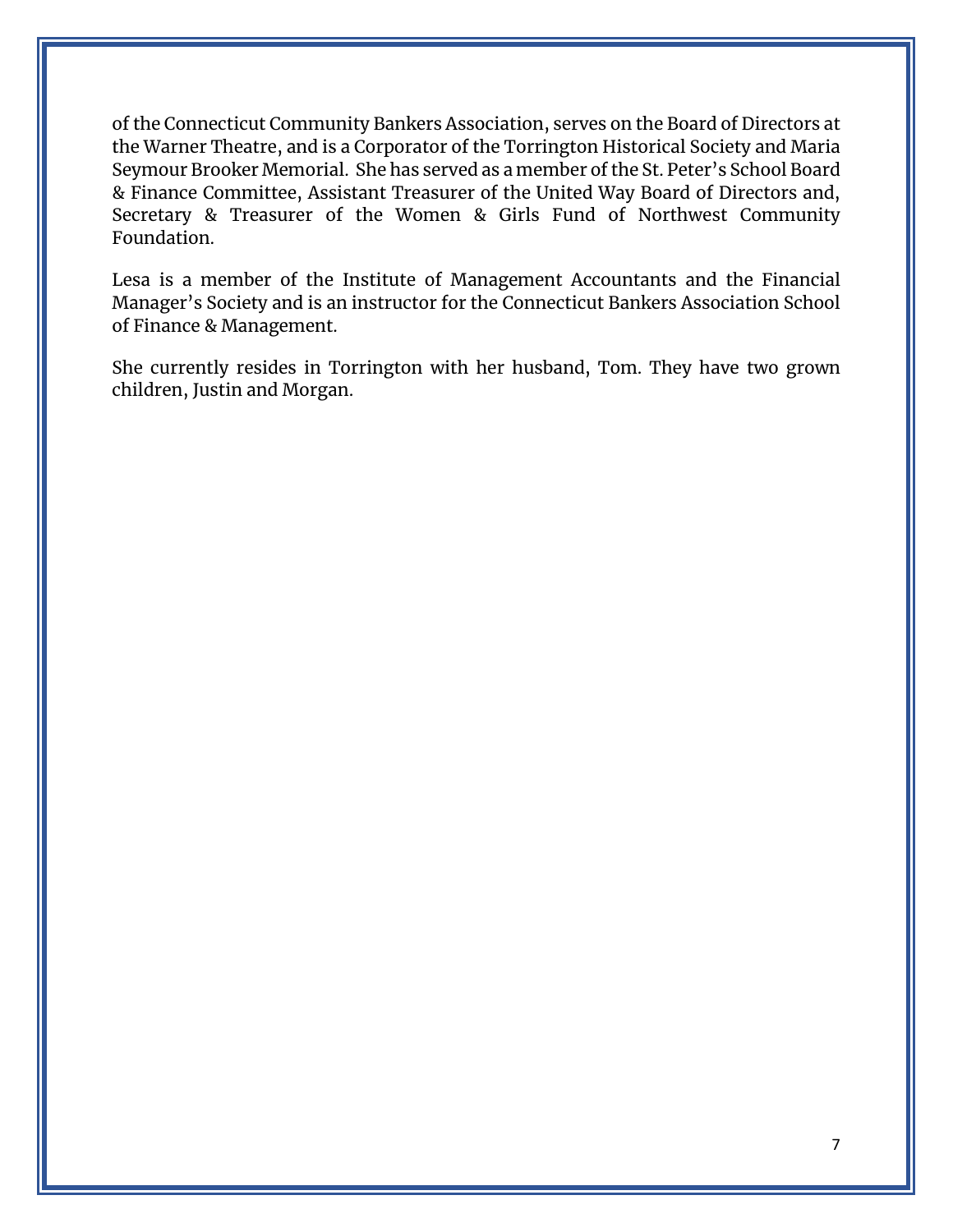## *Regulators:*

## **Kevin Allard**

#### Superintendent of the Division of Financial Institutions *Ohio Department of Commerce*

 Kevin R. Allard was named the Superintendent of the Division of Financial Institutions in March 2017. Prior to being named Superintendent, Allard served as Deputy Superintendent for Banks and as Deputy Superintendent for Savings and Loan Associations and Savings Banks since February 2011.

 Previously, Kevin served as Chief Examiner for the Banks and Savings Institutions section of the Division, and he has been involved in the supervision and regulation of state-chartered banks and savings institutions for over 35 years.

 Kevin began his career with the former Division of Savings and Loan Associations in 1986 as a field examiner headquartered in Cleveland, Ohio and became Chief Examiner in 1990.

 Supervisors (CSBS) and the State Regulatory Registry (SRR). In 1999, Kevin graduated Kevin currently serves on the Board of Directors of the Conference of State Bank from the Ohio Bankers League, Bank Leadership Institute.

 Kevin is a past Chairman and trustee for the Institute for Supervisory Education, and he earned his Bachelor of Science in Accounting from the University of Akron in May, 1985.

# **Nathaniel Balk**

#### *Board of Governors of the Federal Reserve System*  Attorney

 Nate Balk is an attorney in the Banking Regulation and Policy Group of the Board of of banking applications and policy matters. He graduated from Columbia Law School Governors of the Federal Reserve System's Legal Division, where he works on a range in 2019.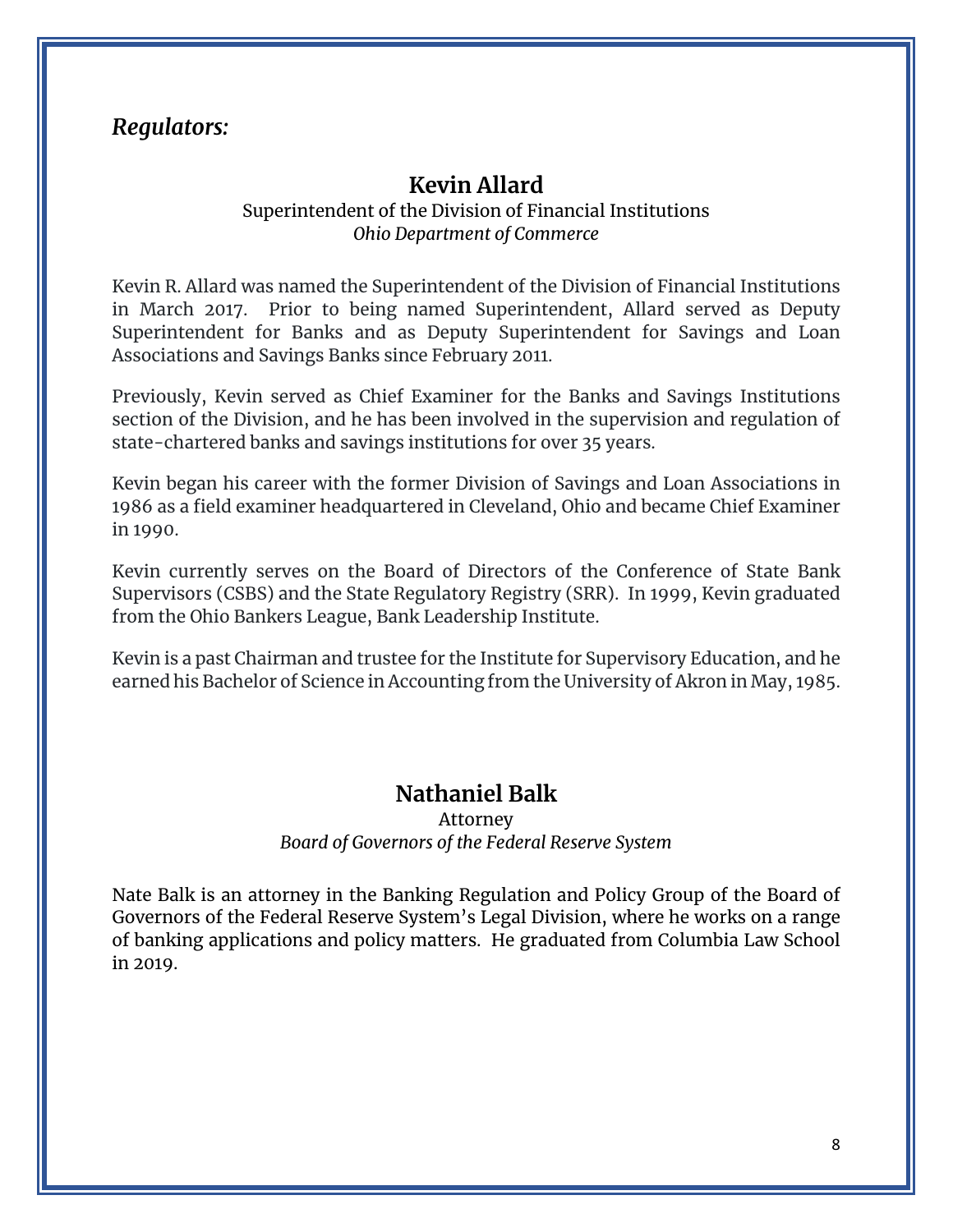# **Karen Boehler**

Deputy Comptroller for the Western District *Office of the Comptroller of the Currency* 

 Karen Boehler is the Deputy Comptroller for the Western District of the Office of the Comptroller of the Currency (OCC).

 In this role, Ms. Boehler is responsible for the supervision of 176 institutions located in 19 states with assets totaling \$156 billion. She is based in Denver, Colorado, and supervises a staff of nearly 300 people, who operate out of 9 field offices and 6 satellite offices. She took on these duties in January 2021.

 Prior to becoming the Deputy Comptroller, Ms. Boehler served as the Associate Deputy Comptroller for the Western District. She has served the OCC in a variety of bank supervision and leadership roles throughout her 36-year OCC career. Ms. Boehler earned her National Bank Examiner commission in 1989 and the Federal Thrift Regulator certification in 2013.

Ms. Boehler is a graduate of the University of Colorado in Boulder.

## **Michael R. Brickman**

Deputy Comptroller for Thrift Supervision and Deputy Comptroller for Special Supervision *Office of the Comptroller of the Currency* 

 Michael R. Brickman is the Deputy Comptroller for Thrift Supervision and the Deputy Comptroller for Special Supervision at the Office of the Comptroller of the Currency (OCC).

As Deputy Comptroller for Thrift Supervision, Mr. Brickman leads the OCC's ongoing effort to fully integrate the supervision of federal savings associations into its mission while ensuring a balanced, consistent interpretation and application of supervisory policies to the thrift industry. He assumed this role in April 2015.

 of the OCC's most critical problem midsize and community banks and federal savings associations. His division develops and implements rehabilitation or resolution Headquarters-based fraud specialists and their activities. He took on this role in As Deputy Comptroller for Special Supervision, Mr. Brickman oversees the supervision strategies for assigned banks and savings associations, including the orderly management of closings, when necessary. His group also supervises OCC February 2015.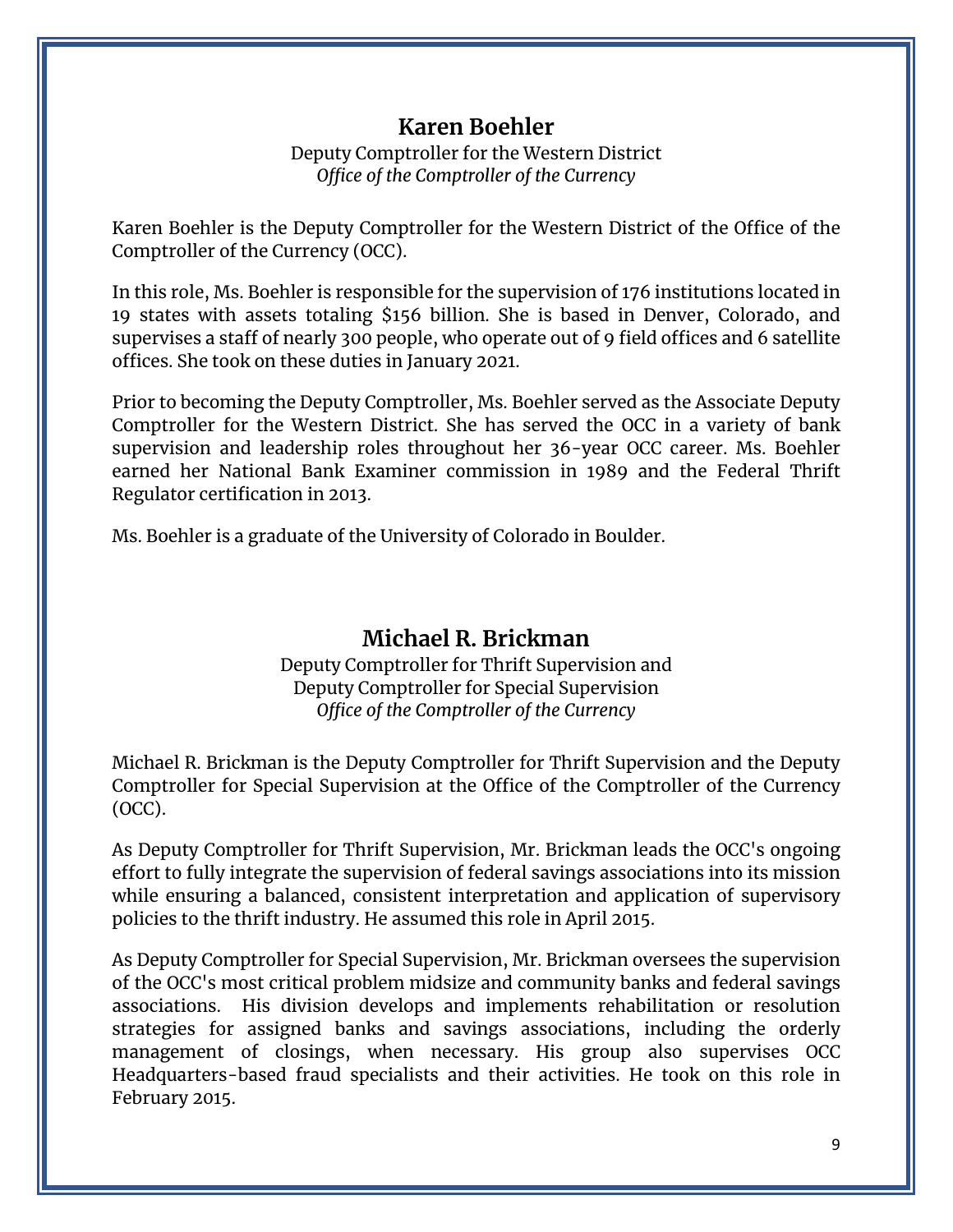He reports to the Senior Deputy Comptroller for Midsize and Community Bank Supervision.

 (OTS) as an examiner in Kansas City, Mo., in 1998. At the OTS, he held numerous Organizations, Senior Advisor to the Managing Director of Supervision, and Director for Regional Activities, which included oversight of large and problem thrifts. Mr. Brickman began his federal regulatory career with the Office of Thrift Supervision positions, including Conglomerate Examiner—Complex and International

 In 2011, Mr. Brickman joined the OCC as a Director for Special Supervision, where he led a staff of problem bank specialists and oversaw a portfolio of problem banks and thrifts. He has also worked as an Acting Associate Deputy Comptroller for the Southern District, as an Associate Deputy Comptroller in Midsize Bank Supervision, and on national projects addressing the OCC's matters requiring attention policy and examiner rotations programs.

Mr. Brickman holds a Bachelor of Science degree in Business Administration from the University of Kansas.

## **Michelle Cahill**

Acting Senior Deputy Director for Compliance and CRA Examinations *Federal Deposit Insurance Corporation* 

 As Acting Senior Deputy Director in the Division of Depositor and Consumer Protection, her career with the FDIC in 1992, holding a variety of roles, including compliance examiner, senior compliance examiner, and supervisory examiner. In her permanent consumer compliance examination program in the states of Indiana, Michigan, and Ohio, along with the greater Chicagoland area. Throughout her career, Michelle has contributed to a number of internal and external committees and working groups. She events. She is a Certified Regulatory Compliance Manager (CRCM) with a diverse complexities. Michelle earned a Bachelor of Science in Finance and an MBA in Michelle oversees the FDIC's consumer compliance examination program. She began role as Assistant Regional Director in the FDIC's Chicago Region, she oversees the frequently participates in industry outreach through banker roundtables and director education programs, while also serving on regulatory panels for various industry examination background involving financial institutions of various sizes and International Business from DePaul University in Chicago, Illinois.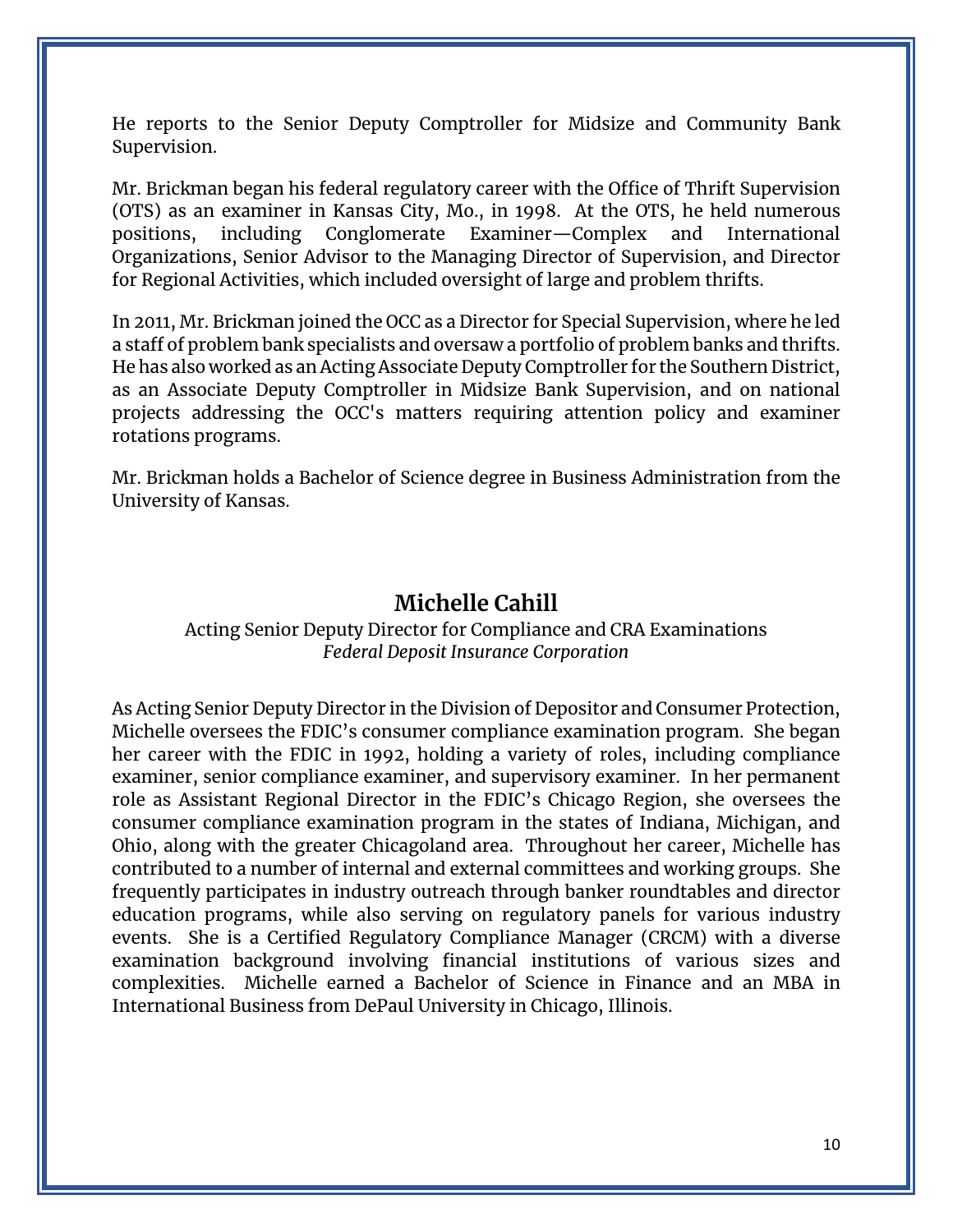# **Beverly Cole**

#### Deputy Comptroller for Northeastern District *Office of the Comptroller of the Currency*

 Beverly Cole is the Deputy Comptroller for Northeastern District in the Office of the Comptroller of the Currency (OCC).

 In this role, Ms. Cole oversees more than 200 community banks and federal savings associations, 15 independent data service providers, and 6 independent national trust professional and support personnel located in the Northeastern District Office in New companies. She manages a staff of more than 350 bank examiners and other York City and in field offices in Massachusetts, New Jersey, New York, North Carolina, Pennsylvania, Virginia, and Washington, D.C. She was appointed to this position in August 2019. Ms. Cole is also the Designated Federal Officer for the OCC's Minority Depository Institutions Advisory Committee.

Prior to this position, Ms. Cole served as Deputy Comptroller for Compliance Supervision, responsible for developing and promulgating compliance operational protocols, examination strategies, and schedules.

 Ms. Cole started her OCC career in 1979 as an Assistant National Bank Examiner in Little Rock, Ark. In 1984, she left the OCC to work in the banking industry. She rejoined the agency in 1987 and was commissioned a National Bank Examiner in 1989 and was cross-credentialed as a Federal Thrift Regulator in 2015.

 During her career at the OCC, Ms. Cole served in a variety of supervision roles overseeing banks of all sizes, including Senior Advisor to the Senior Deputy Comptroller for District, Credit Team Lead, and Assistant Deputy Comptroller for Specialties and Midsize and Community Bank Supervision, Credit Specialist in the former Southeastern Operations in the Northeastern District Office.

 A native of Mississippi, Ms. Cole received her Bachelor of Arts degree in economics with an emphasis in business administration from Tougaloo College.

# **Robert DiChiara**

New York Regional Manager for Division of Insurance and Research *Federal Deposit Insurance Corporation* 

 and Research, a position he has held since 2008. As Regional Manager, Mr. DiChiara Robert DiChiara is the New York Regional Manager of the FDIC's Division of Insurance directs research into economic and banking conditions facing FDIC-insured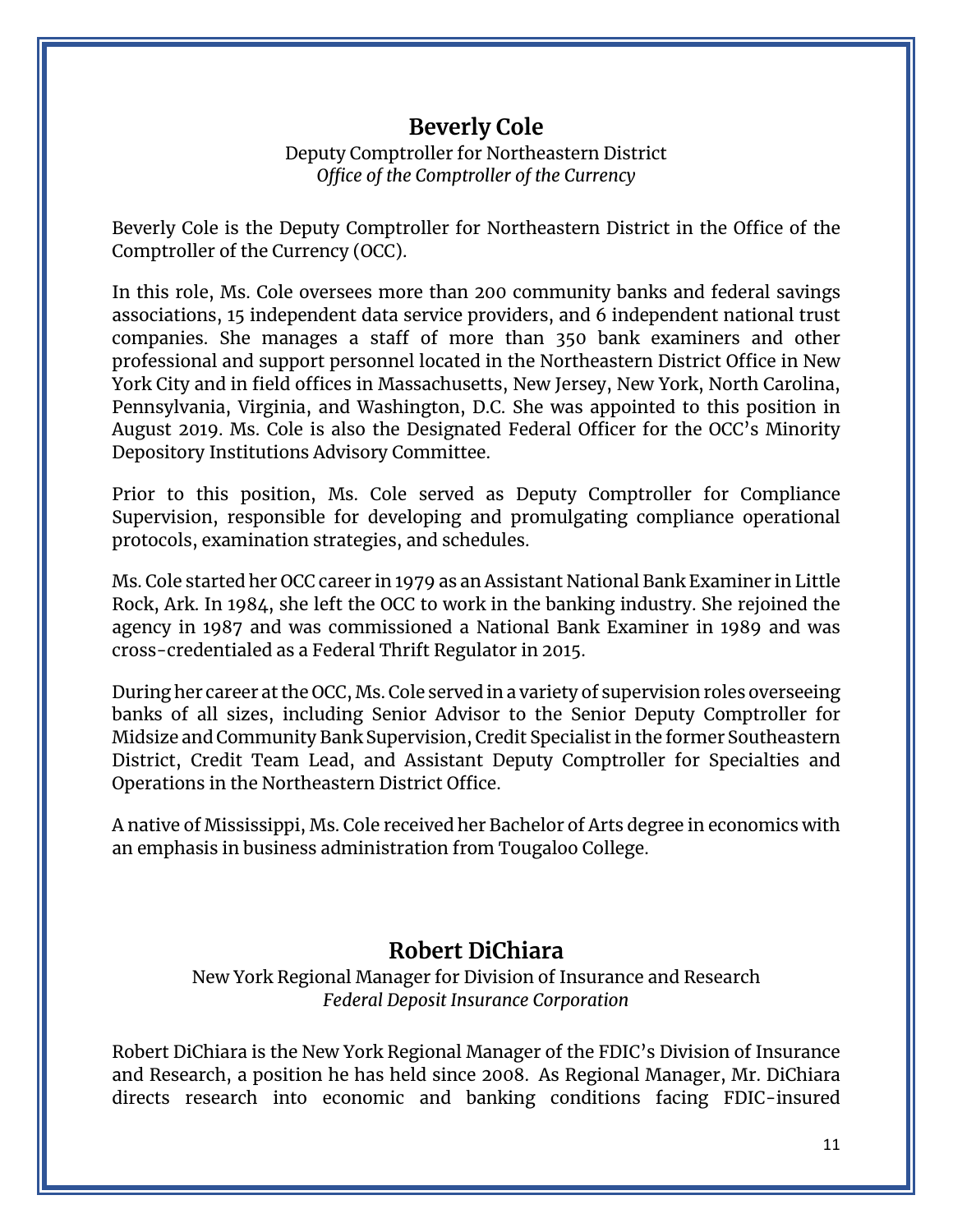institutions in the northeastern U.S. He also is leader of the division's Commercial Real Estate Analytics Team.

 Mr. DiChiara has served in various leadership and bank analytics roles including Acting Assistant Director for Research covering four FDIC regions, and Senior Financial Analyst for Large Bank Insurance Pricing, during which he evaluated large institutions' system. He also is an instructor at FDIC examiner and leadership schools, an FDIC performance and worked on redesign of the FDIC's deposit insurance pricing Mentor, and was the first Coordinator of the FDIC's Risk Analysis Center.

 Mr. DiChiara was a Commissioned Financial Institution Examiner from 1992 to 2000, during which he examined a wide range of banks across the country. He has an MBA from UMass Amherst, a B.S. in Finance from Boston College, and is a graduate of the American Bankers' Association Stonier Graduate School of Banking.

## **Doreen R. Eberley**

Director, Division of Risk Management Supervision *Federal Deposit Insurance Corporation* 

 at the Federal Deposit Insurance Corporation (FDIC). Doreen R. Eberley is the Director of the Division of Risk Management Supervision (RMS)

 development activities through a workforce of approximately 2,600 employees. She In this role, Ms. Eberley leads the FDIC's bank supervision, risk monitoring, and policy assumed these duties in February 2013.

 leadership positions within RMS in Washington, New York and Atlanta. She provided including Acting Deputy to FDIC Chairman Sheila Bair and Acting Chairman Martin Gruenberg. She additionally served on the professional staff of the U.S. House of Ms. Eberley began her FDIC career in 1987 and previously served in a number of leadership and policy guidance in key positions throughout the financial crisis, Representatives' Committee on Banking and Financial Services under a fellowship program during the 105th Congress.

 A native of Florida, Ms. Eberley holds a BA in Economics from Cornell University, Ithaca, New York and an MBA from Emory University, Atlanta, Georgia.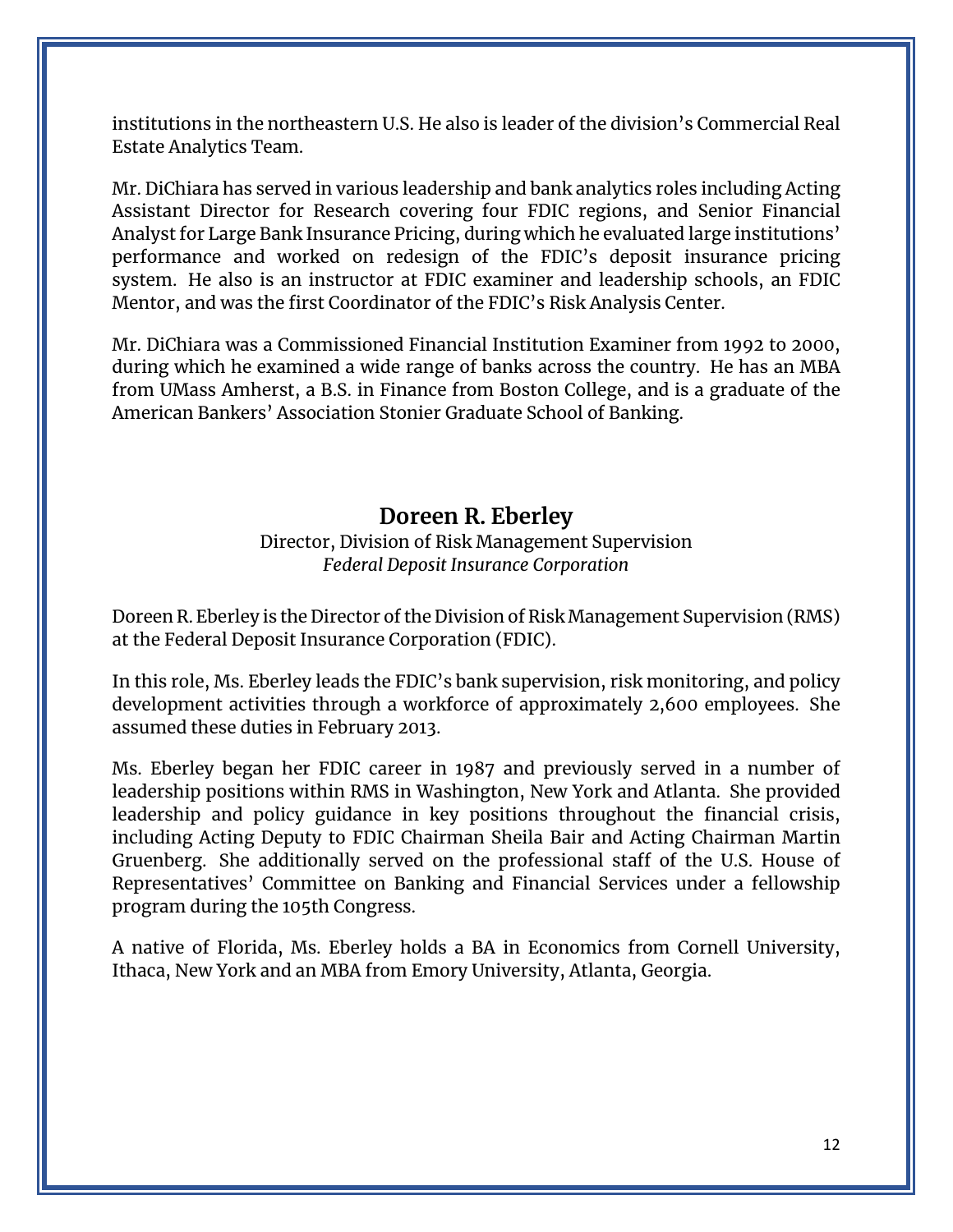# **Trevor Gaskins**

 *Board of Governors of the Federal Reserve System*  Lead Financial Institution and Policy Analyst

 Banking Supervisory Oversight group at the Federal Reserve Board. He is responsible Federal Reserve System with total assets of \$10 billion or less. Trevor serves as a subject matter expert on savings and loan and mutual holding companies matters. Trevor Gaskins is a Lead Financial Institution and Policy Analyst in the Community for overseeing and supporting the supervision of banking organizations across the

 Philadelphia and worked several years at Deloitte leading securitization, risk, and assurance engagements for financial institutions. Trevor is a graduate of Morehouse College and is a Certified Public Accountant. Prior to joining the Board, Trevor was a bank examiner at the Federal Reserve Bank of

# **Daniel Grantham**

#### Senior Financial Economist *Office of the Comptroller of the Currency*

 Division at the (OCC). Before rejoining the OCC in 2018, Mr. Grantham worked for five years in the Supervision and Regulation Division of the Federal Reserve Board as a Daniel Grantham is a Senior Financial Economist in the Economic and Policy Analysis subject matter expert for retail credit. Prior to the Federal Reserve Board, Mr. Grantham was a financial analyst at the newly created Consumer Financial Protection Bureau where he supported the development of the revised TILA/RESPA mortgage servicing rules. Mr. Grantham holds a Master of Public Policy from the College of William and Mary and a B.S. in Economics from Mary Washington University.

## **Kevin Greenfield**

 Deputy Comptroller for Operational Risk Policy *Office of the Comptroller of the Currency* 

 Kevin Greenfield is the Deputy Comptroller for Operational Risk Policy at the Office of the Comptroller of the Currency (OCC). In this role, Mr. Greenfield oversees information technology, cybersecurity, critical infrastructure resilience, payments development of policy and examination procedures addressing operational risk, bank systems, and corporate and risk governance. He assumed these responsibilities in November 2019.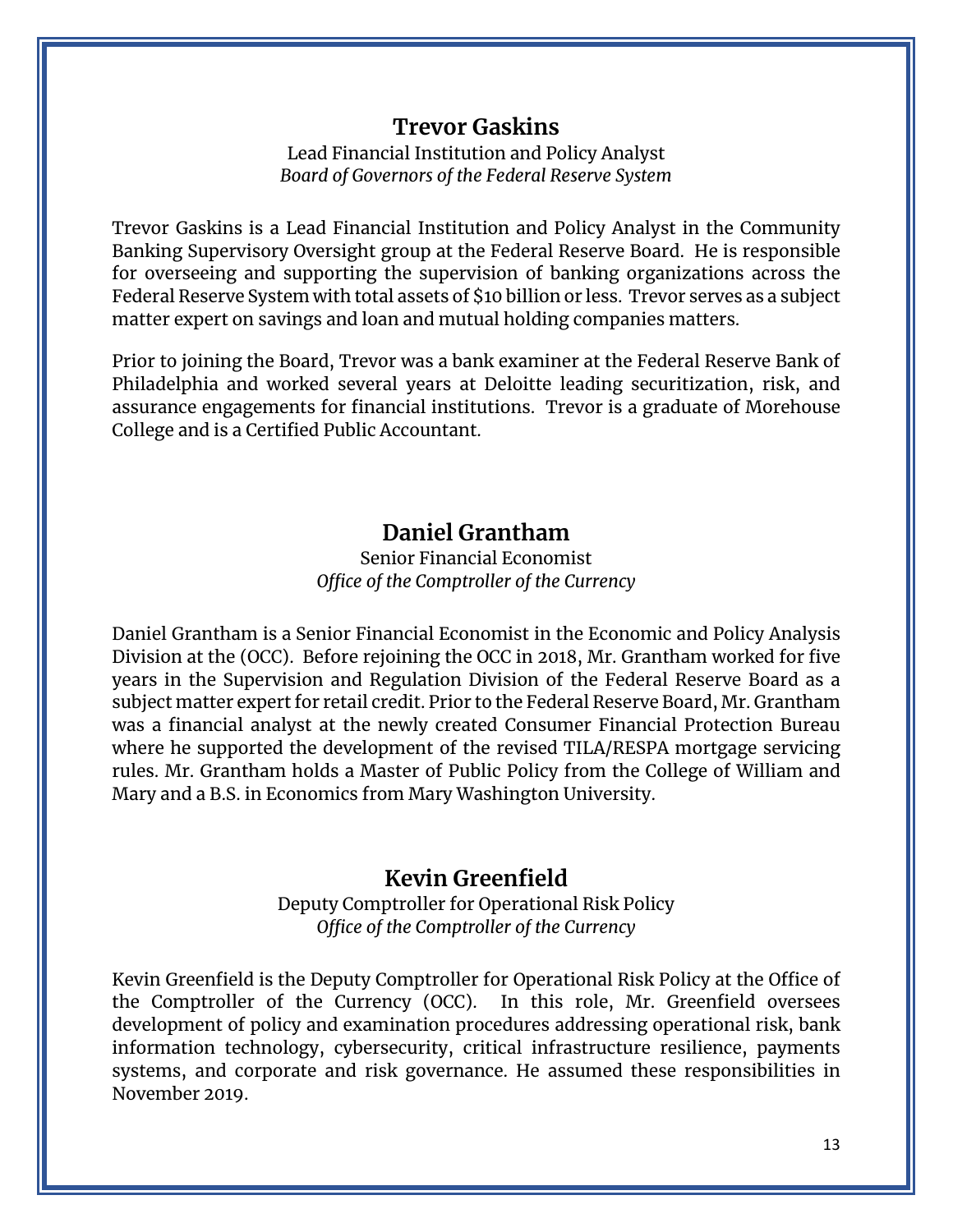Technology Policy for the Operational Risk Policy Division where he managed a team responsible for developing, communicating, and interpreting policies for the OCC's information security, resiliency, technology operations, corporate governance, and Prior to this role, Mr. Greenfield served as the Director for Bank Information supervision of technology operations at financial institutions. He represented the OCC on several interagency groups that focus on coordination and development of information technology risk management supervisory guidance for such topics as independent risk management.

 Greenfield spent 14 years with the OCC's Large Bank Supervision Department, where he roles at large financial institutions based in Pittsburgh, Charlotte, and New York City. Prior to being named Director for Bank Information Technology Policy in 2014, Mr. gained experience examining large and complex technology operations at several of the largest U.S. financial institutions. In this role, he held various technology supervision

 Mr. Greenfield is a graduate of the University of Dayton and holds the Certified Information Systems Auditor professional certification.

## **Martin Henning**

#### Deputy Director for Operational Risk *Federal Deposit Insurance Corporation*

 money laundering, cyber fraud, financial crime, and information technology policy and Martin Henning is the Deputy Director for Operational Risk in the FDIC's Division of Risk Management Supervision. The Operational Risk group is responsible for antisupervision.

 examiner commission a few years later. He has served in multiple roles since then. Officer (CIO) both as Acting CIO, and as special advisor to the CIO. During the last establish risk share program monitoring functions, which quantified and monitored improve financial statement reporting, deposit insurance determinations, and Martin began his FDIC career in 1991 and earned his safety and soundness bank Prior to his current position, Martin served in the office of the FDIC's Chief Information financial crisis he led a group in the Division of Resolutions and Receiverships to the FDIC's exposure to real estate price fluctuations and other risks arising from failed institutions. Martin also led several information technology development projects to economic data dissemination.

 Martin has a Bachelor of Business Administration degree from the University of San Diego, and a Master of Science degree in Information Systems Technology with a focus in Management Information Systems from the George Washington University.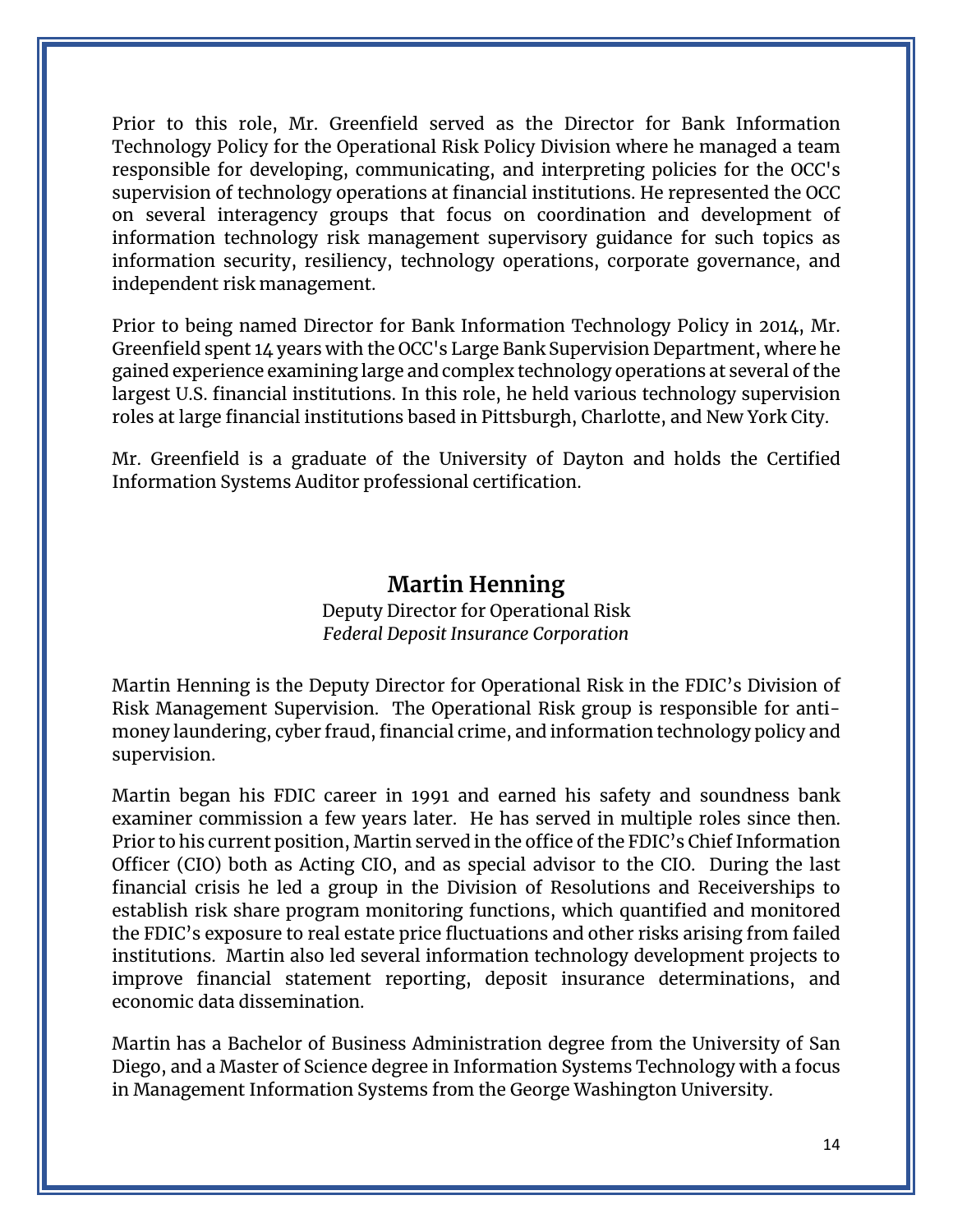# **Sultan Meghji**

#### Chief Innovation Officer *Federal Deposit Insurance Corporation*

 Sultan Meghji was named Chief Innovation Officer of the Federal Deposit Insurance intelligence-based software for community banks and credit unions. In addition, he worked on an aid mission to help implement digital banking in Kenya, Tanzania, and Corporation (FDIC) in February 2021. Prior to joining the FDIC, Mr. Meghji co-founded Neocova, a financial technology firm providing secure, cloud-native, artificial Uganda, and worked with fintechs and central banks to create peer-to-peer banking solutions for hundreds of thousands of people in underserved areas of Africa and Central Asia.

 global financial system, cyber and critical infrastructure security, and the impact of artificial intelligence and quantum computing. He is also an adjunct professor at Washington University's Olin Business School, and a distinguished member of the Bretton Woods Committee and the Missouri Advisory Committee for the U.S. Global Mr. Meghji is a nonresident scholar in the Cyber Policy Initiative at the Carnegie Endowment for International Peace. His research focuses on the architecture of the Leadership Coalition. Mr. Meghji has served as an advisor to the U.S. Treasury, the Group of Seven (G7), the Office of the Comptroller of the Currency (OCC), and the Federal Bureau of Investigation (FBI) in the areas of cybersecurity, quantum computing, and artificial intelligence.

## **Sydney Menefee**

Senior Deputy Comptroller for Midsize and Community Bank Supervision *Office of the Comptroller of the Currency* 

Sydney Menefee is the Senior Deputy Comptroller for Midsize and Community Bank Supervision at the Office of the Comptroller of the Currency (OCC).

 federal savings associations, as well as nearly 1,600 OCC employees. She serves as a In this role, Ms. Menefee is responsible for supervising nearly 1,100 national banks and member of the OCC's Executive Committee and the Committee on Bank Supervision. She assumed this role in December 2020.

 various roles in the Office of the Chief Accountant and Midsize Bank Supervision prior to becoming Deputy Comptroller and Chief Accountant in August 2018. She was Ms. Menefee joined the OCC in 2009 as a Professional Accounting Fellow and served in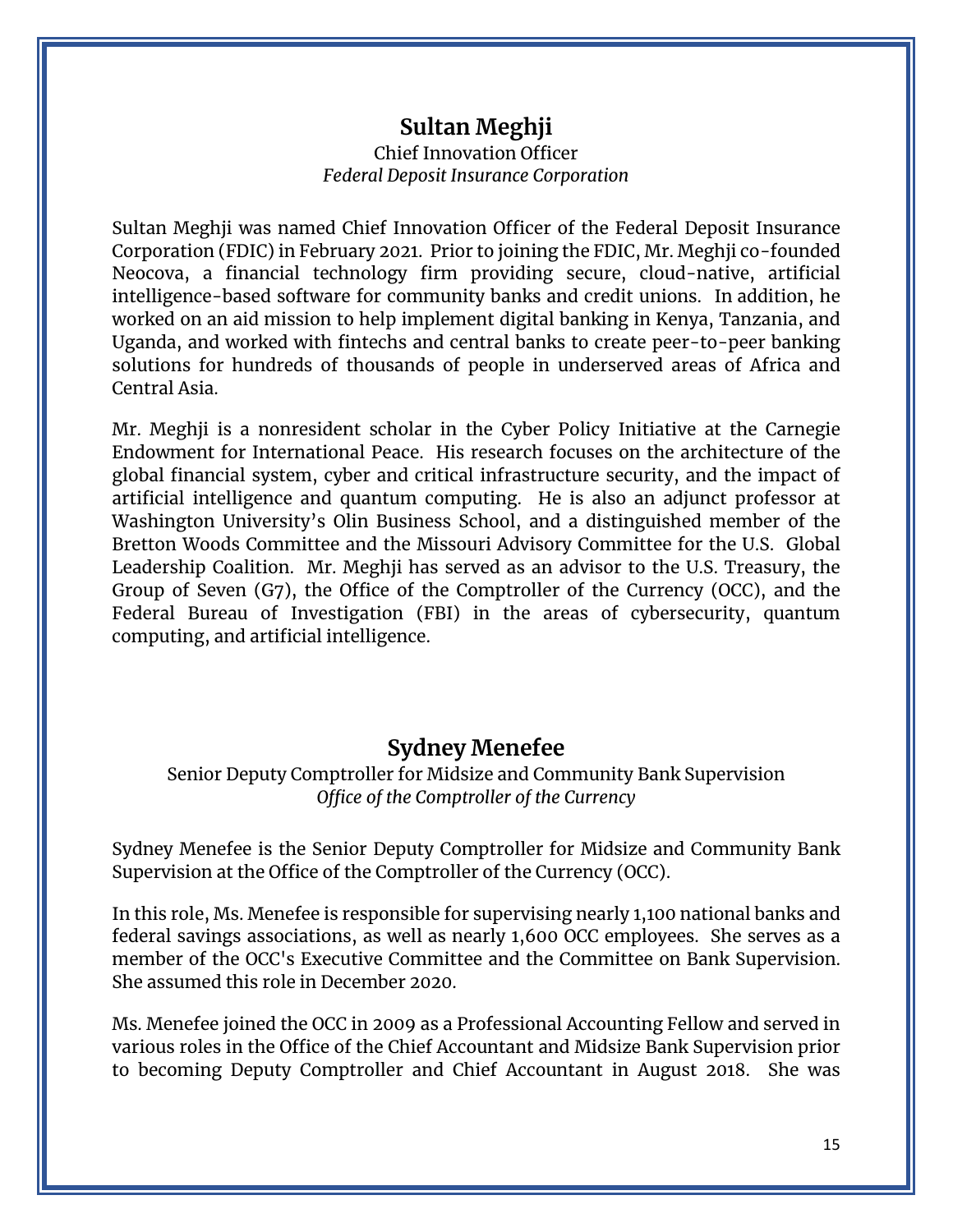commissioned as a National Bank Examiner in March 2016. Prior to joining the OCC, Ms. Menefee worked in both public accounting and for a banking organization.

 Ms. Menefee graduated from the University of Texas at Austin with a bachelor's degree in business administration and a master's degree in professional accounting. She is a certified public accountant, licensed in Texas.

#### **Rae-Ann Miller**

#### Senior Deputy Director for Supervisory Examinations and Policy *Federal Deposit Insurance Corporation*

supervisory programs and policy development for community and large banks. accounting, and securities disclosure. Rae-Ann Miller was appointed Senior Deputy Director, Supervisory Examinations and Policy, in November 2020, where she oversees the FDIC's safety and soundness Previously, she served as the Associate Director of Risk Management Policy and managed sections responsible for safety and soundness policy development,

 in New Jersey, and in 1994, was promoted to a trust specialist in Delaware. She Chief Operating Officer. In 1998, she was promoted to Manager, Risk Management and Branch with responsibility for the Washington Office's oversight of problem banks, enforcement actions, applications, large banks, and anti-fraud and anti-money laundering. Ms. Miller began her career with the FDIC in 1989 as a safety and soundness examiner transferred to FDIC headquarters in Washington, D.C. in 1996 as Special Assistant to the Applications Branch and in 2000 to Assistant Director, Applications and Supervision

 Director, Regional Operations. In this capacity, she managed the FDIC's regional and local banking and economic analysis and publication processes. Ms. Miller left the workforce in 2004 to be a stay-at-home mother, and returned to the FDIC in 2007 as Special Advisor to the Director, Division of Insurance and Research working primarily on issues related to systemic risk and affordable credit. In 2002, Ms. Miller moved to the Division of Insurance and Research as Associate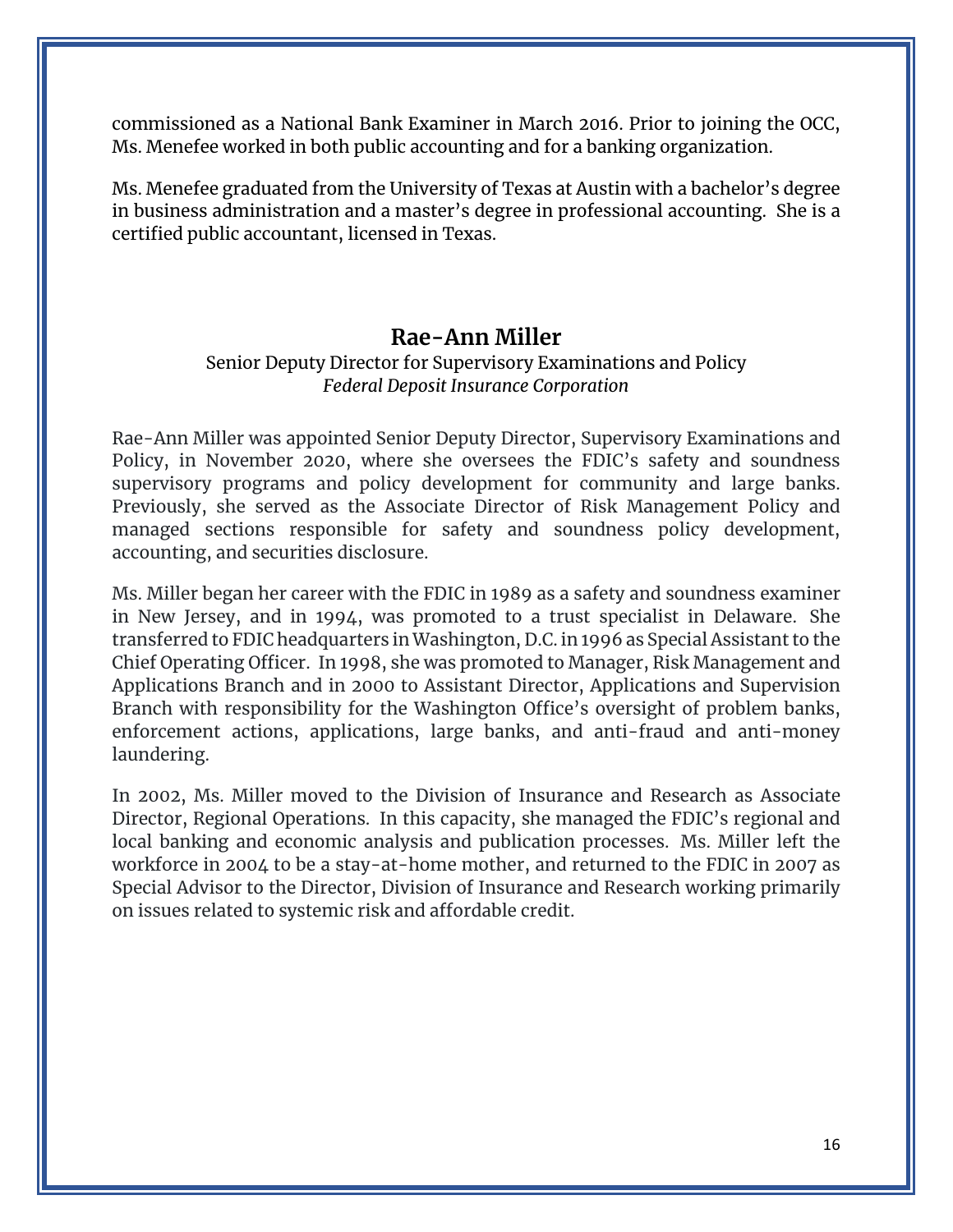# **Donna M. Murphy**

Deputy Comptroller for Compliance Risk Policy *Office of the Comptroller of the Currency* 

 Donna M. Murphy is the Deputy Comptroller for Compliance Risk Policy at the Office of Community Reinvestment Act (CRA), Bank Secrecy Act, and anti-money laundering Comptroller on compliance and CRA matters. She reports to the Senior Deputy Comptroller for Bank Supervision Policy. She took on this role in May 2016. the Comptroller of the Currency (OCC). In this role, Ms. Murphy oversees development of policy and examination procedures relating to consumer compliance, fair lending, issues. She serves as a key advisor to the Committee on Bank Supervision and to the

 advice to OCC policymakers, managers and examiners on consumer compliance and fair Prior to this role, Ms. Murphy served as the Director of the Community and Consumer Law Division and oversaw the legal department that provides legal interpretations and lending laws.

 recently, she served as Principal Deputy Chief of that section. Previously, she was Deputy Chief and Special Counsel for Police Matters in the division's Special Litigation Section. She also served as a Deputy Chief and trial attorney in the Voting Section of the Prior to joining the OCC in March 2013, Ms. Murphy served in the Civil Rights Division of the U.S. Department of Justice for more than 20 years. From 2003 to 2013, she served as a Deputy Chief in the Housing and Civil Enforcement Section of the division and was responsible for supervising the division's fair lending enforcement program. Most division.

 Before joining the Justice Department, Ms. Murphy served as a law clerk for the Honorable Myron H. Thompson, U.S. District Judge in Montgomery, Alabama.

 Ms. Murphy received her law degree from Yale Law School, and is a summa cum laude graduate of the American University in Washington, D.C.

# **Keisha I. Patrick**

#### *Board of Governors of the Federal Reserve System*  Special Counsel

 Keisha I. Patrick is a Special Counsel in the Banking Regulation and Policy Group of the Board of Governors of the Federal Reserve System's Legal Division. She serves as the Legal Division's manager over banking applications for the Federal Reserve's Chicago and Richmond districts. Keisha also works on regulatory and policy matters. She has significant experience in working on savings and loan holding company and mutual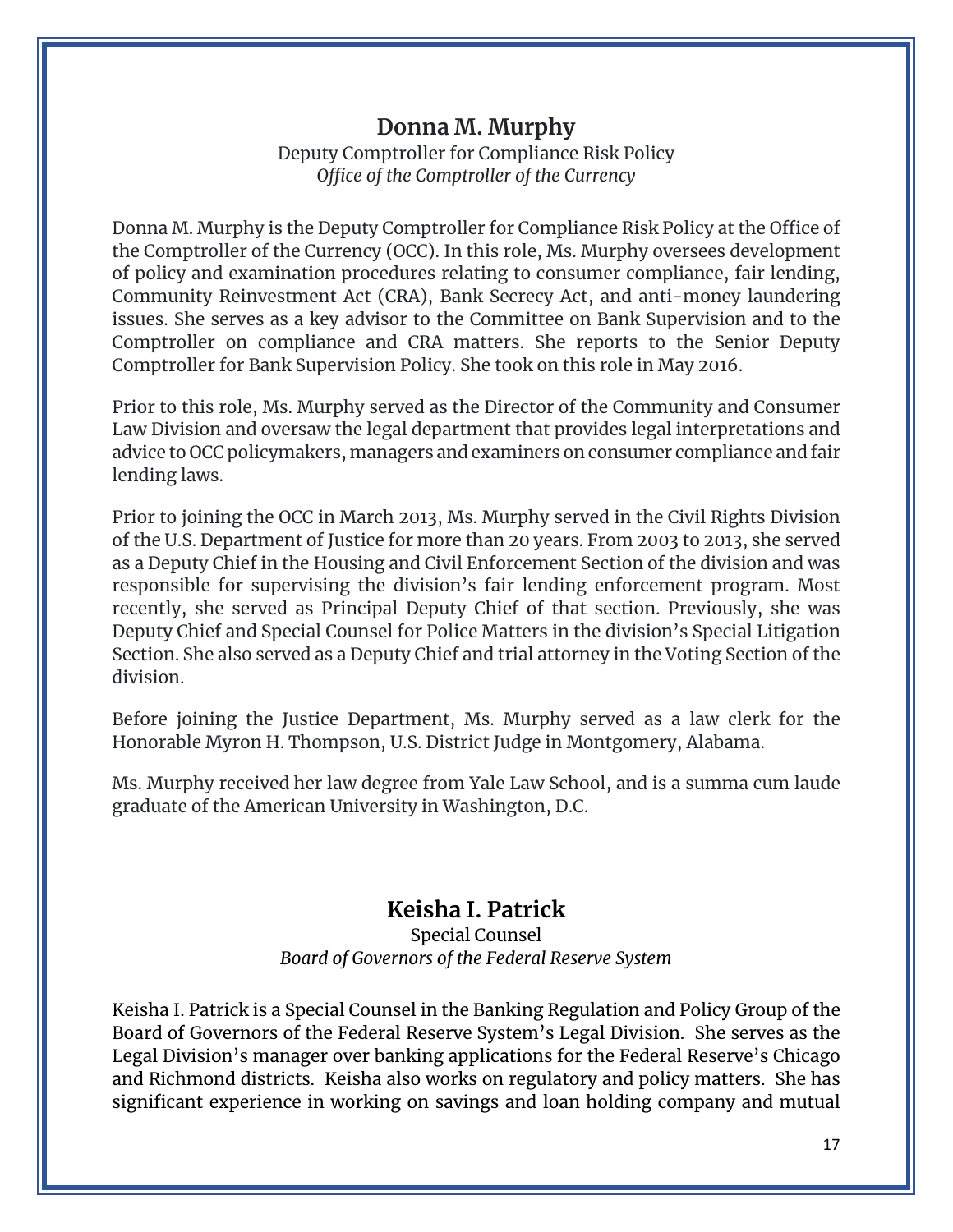at the Federal Reserve Bank of St. Louis in 2009, and she joined the Board's Legal Division in 2012. Prior to practicing at the Federal Reserve, she served as a law clerk in the U.S. District Court for the Eastern District of Missouri and in private practice as a business litigation associate at a law firm in St. Louis. holding company matters. Keisha began practicing law in the Federal Reserve System

#### **Mark Pearce**

#### Director, Division of Depositor and Consumer Protection *Federal Deposit Insurance Corporation*

 supervision for state non-member institutions, research and policy development related to consumers' use of financial products and services, depositor and consumer Mark is the Director of the FDIC's Division of Depositor and Consumer Protection (DCP) and leads the FDIC's efforts to protect depositors and consumers nationwide. The Division has responsibility for the FDIC's compliance and CRA examination and assistance, community affairs, financial education and economic inclusion efforts.

 State of North Carolina. He has served as President of the American Association of Responsible Lending and has worked for Self-Help, one of the largest community Prior to joining the FDIC, Mark was the Chief Deputy Commissioner of Banks for the Residential Mortgage Regulators. Previously, Mark was President of the Center for development financial institutions in the nation.

Mark graduated from Harvard Law School (1996) and has a B.A. from the University of North Carolina at Chapel Hill.

#### **Nathan Perry**

Associate Deputy Comptroller for the Central District *Office of the Comptroller of the Currency* 

 Currency since 1986. He currently serves as an Associate Deputy Comptroller for the Central District, managing eight field offices. Nathan has worked in several community bank field offices throughout the country in various leadership capacities. He served as a commercial credit specialist in the OCC's Midsize Bank Division and as acting Examiner in Charge of TD Bank in the OCC's Large Bank Division. Nathan was Executive Assistant and Assistant Chief of Staff for acting Comptroller of the Currency John Walsh Nathan Perry has worked as a National Bank Examiner for the US Comptroller of the in Washington DC. He became a Certified Fraud Examiner in 2003 and serves as the